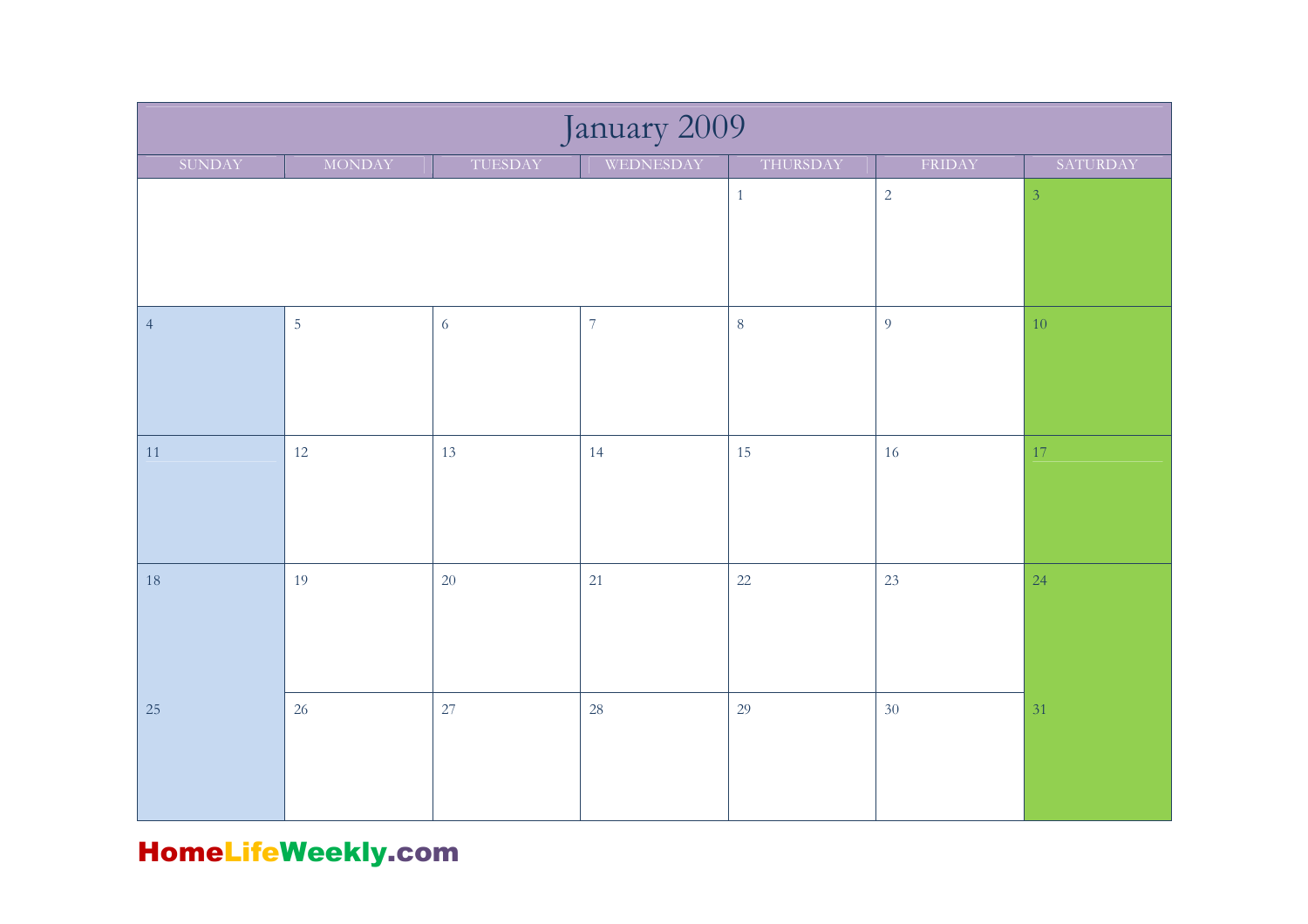| February 2009 |               |                |                |                |            |                          |  |  |
|---------------|---------------|----------------|----------------|----------------|------------|--------------------------|--|--|
| SUNDAY        | <b>MONDAY</b> | TUESDAY        | WEDNESDAY      | THURSDAY       | FRIDAY     | SATURDAY                 |  |  |
| $\mathbf{1}$  | $\sqrt{2}$    | $\mathfrak{Z}$ | $\overline{4}$ | $\overline{5}$ | $\sqrt{6}$ | $\overline{\mathcal{I}}$ |  |  |
|               |               |                |                |                |            |                          |  |  |
|               |               |                |                |                |            |                          |  |  |
| $\, 8$        | 9             | 10             | $11\,$         | 12             | 13         | 14                       |  |  |
|               |               |                |                |                |            |                          |  |  |
|               |               |                |                |                |            |                          |  |  |
| 15            | 16            | 17             | 18             | 19             | 20         | 21                       |  |  |
|               |               |                |                |                |            |                          |  |  |
|               |               |                |                |                |            |                          |  |  |
| $22\,$        | 23            | 24             | 25             | 26             | 27         | 28                       |  |  |
|               |               |                |                |                |            |                          |  |  |
|               |               |                |                |                |            |                          |  |  |
|               |               |                |                |                |            |                          |  |  |
|               |               |                |                |                |            |                          |  |  |
|               |               |                |                |                |            |                          |  |  |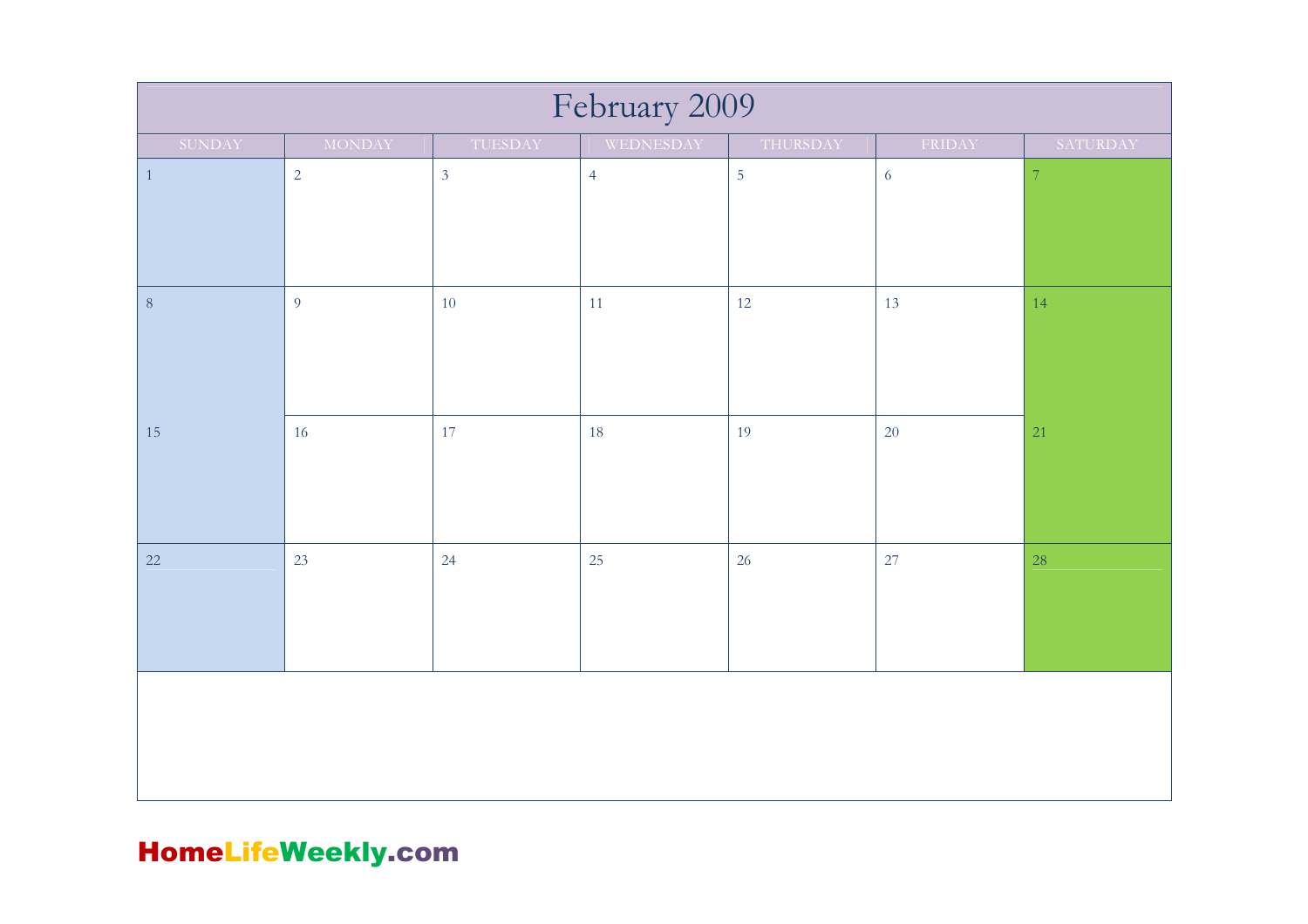| March 2009 |                |                |                |                |            |                |  |  |
|------------|----------------|----------------|----------------|----------------|------------|----------------|--|--|
| SUNDAY     | MONDAY         | TUESDAY        | WEDNESDAY      | THURSDAY       | FRIDAY     | SATURDAY       |  |  |
| $\,1\,$    | $\overline{2}$ | $\mathfrak{Z}$ | $\overline{4}$ | $\overline{5}$ | $\sqrt{6}$ | $\overline{7}$ |  |  |
| $\,8\,$    | $\overline{9}$ | $10\,$         | 11             | 12             | 13         | 14             |  |  |
| 15         | 16             | 17             | 18             | 19             | 20         | 21             |  |  |
| 22         | 23             | 24             | 25             | 26             | 27         | 28             |  |  |
| 29         | 30             | 31             |                |                |            |                |  |  |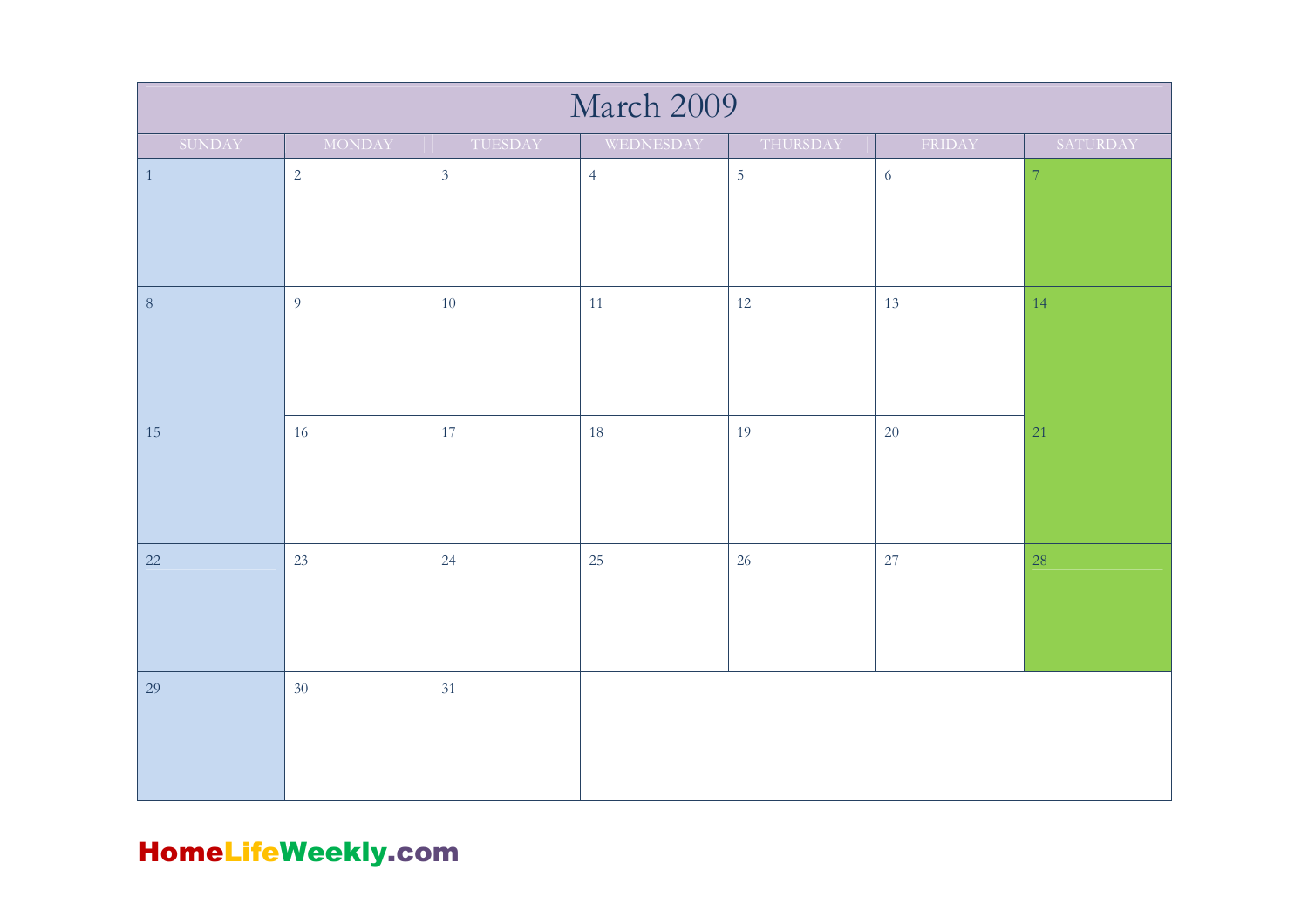| April 2009     |               |                |                |                |                |          |  |  |
|----------------|---------------|----------------|----------------|----------------|----------------|----------|--|--|
| SUNDAY         | <b>MONDAY</b> | TUESDAY        | WEDNESDAY      | THURSDAY       | FRIDAY         | SATURDAY |  |  |
|                |               | $\mathbf{1}$   | $\overline{2}$ | $\mathfrak{Z}$ | $\overline{4}$ |          |  |  |
| $\overline{5}$ | $\sqrt{6}$    | $\overline{7}$ | $\,8\,$        | 9              | $10\,$         | 11       |  |  |
| 12             | 13            | 14             | 15             | 16             | 17             | 18       |  |  |
| 19             | 20            | 21             | 22             | 23             | 24             | 25       |  |  |
| 26             | 27            | 28             | 29             | 30             |                |          |  |  |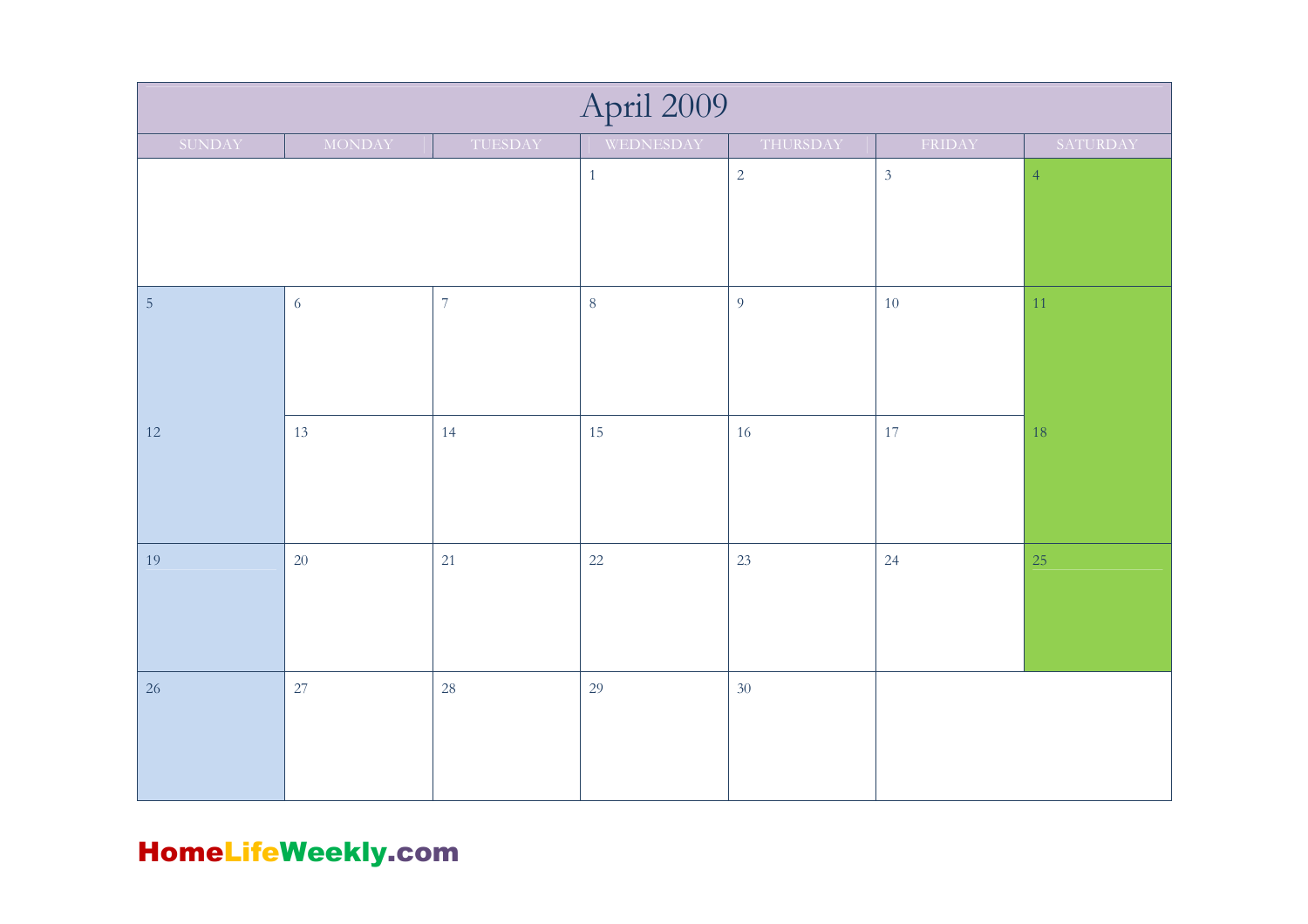| <b>May 2009</b> |                |                |            |                |              |                |  |  |
|-----------------|----------------|----------------|------------|----------------|--------------|----------------|--|--|
| SUNDAY          | <b>MONDAY</b>  | TUESDAY        | WEDNESDAY  | THURSDAY       | FRIDAY       | SATURDAY       |  |  |
|                 |                |                |            |                | $\mathbf{1}$ | $\sqrt{2}$     |  |  |
|                 |                |                |            |                |              |                |  |  |
|                 |                |                |            |                |              |                |  |  |
| $\sqrt{3}$      | $\overline{4}$ | $\overline{5}$ | $\sqrt{6}$ | $\overline{7}$ | $\,8\,$      | $\overline{9}$ |  |  |
|                 |                |                |            |                |              |                |  |  |
|                 |                |                |            |                |              |                |  |  |
| 10              | $11\,$         | 12             | 13         | 14             | 15           | 16             |  |  |
|                 |                |                |            |                |              |                |  |  |
|                 |                |                |            |                |              |                |  |  |
| 17              | 18             | 19             | 20         | 21             | 22           | 23             |  |  |
|                 |                |                |            |                |              |                |  |  |
|                 |                |                |            |                |              |                |  |  |
| 24              | 25             | 26             | 27         | 28             | 29           | 30             |  |  |
|                 |                |                |            |                |              |                |  |  |
|                 |                |                |            |                |              |                |  |  |
| 31              |                |                |            |                |              |                |  |  |
|                 |                |                |            |                |              |                |  |  |
|                 |                |                |            |                |              |                |  |  |
|                 |                |                |            |                |              |                |  |  |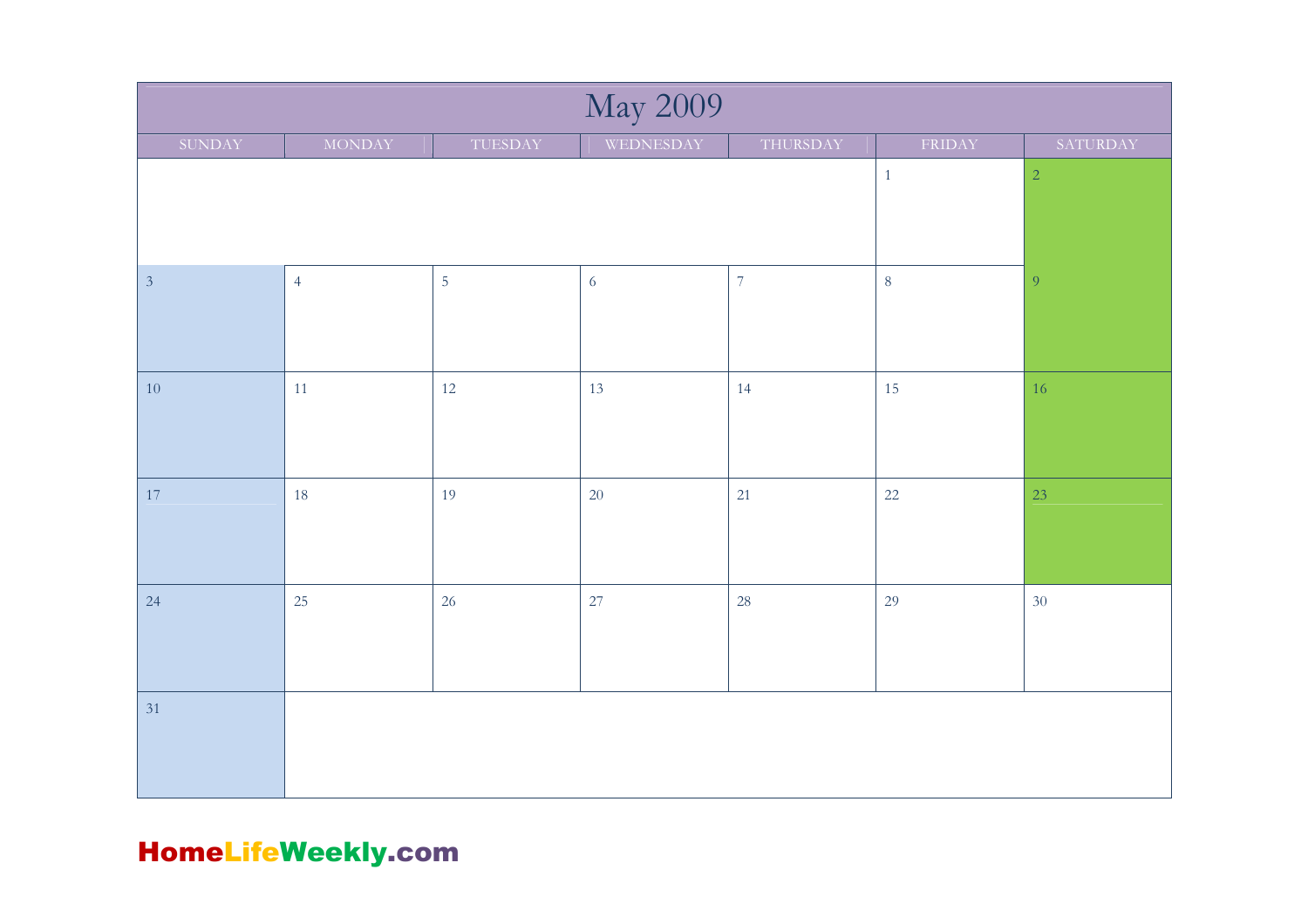| June 2009  |               |                |                |                |            |            |  |  |
|------------|---------------|----------------|----------------|----------------|------------|------------|--|--|
| SUNDAY     | <b>MONDAY</b> | TUESDAY        | WEDNESDAY      | THURSDAY       | FRIDAY     | SATURDAY   |  |  |
|            | $\mathbf{1}$  | $\overline{2}$ | $\overline{3}$ | $\overline{4}$ | $\sqrt{5}$ | $\sqrt{6}$ |  |  |
| $\sqrt{7}$ | $\,8\,$       | $\overline{9}$ | $10\,$         | 11             | 12         | 13         |  |  |
| 14         | 15            | 16             | 17             | 18             | 19         | 20         |  |  |
| 21         | 22            | 23             | 24             | 25             | 26         | 27         |  |  |
| $28\,$     | 29            | 30             |                |                |            |            |  |  |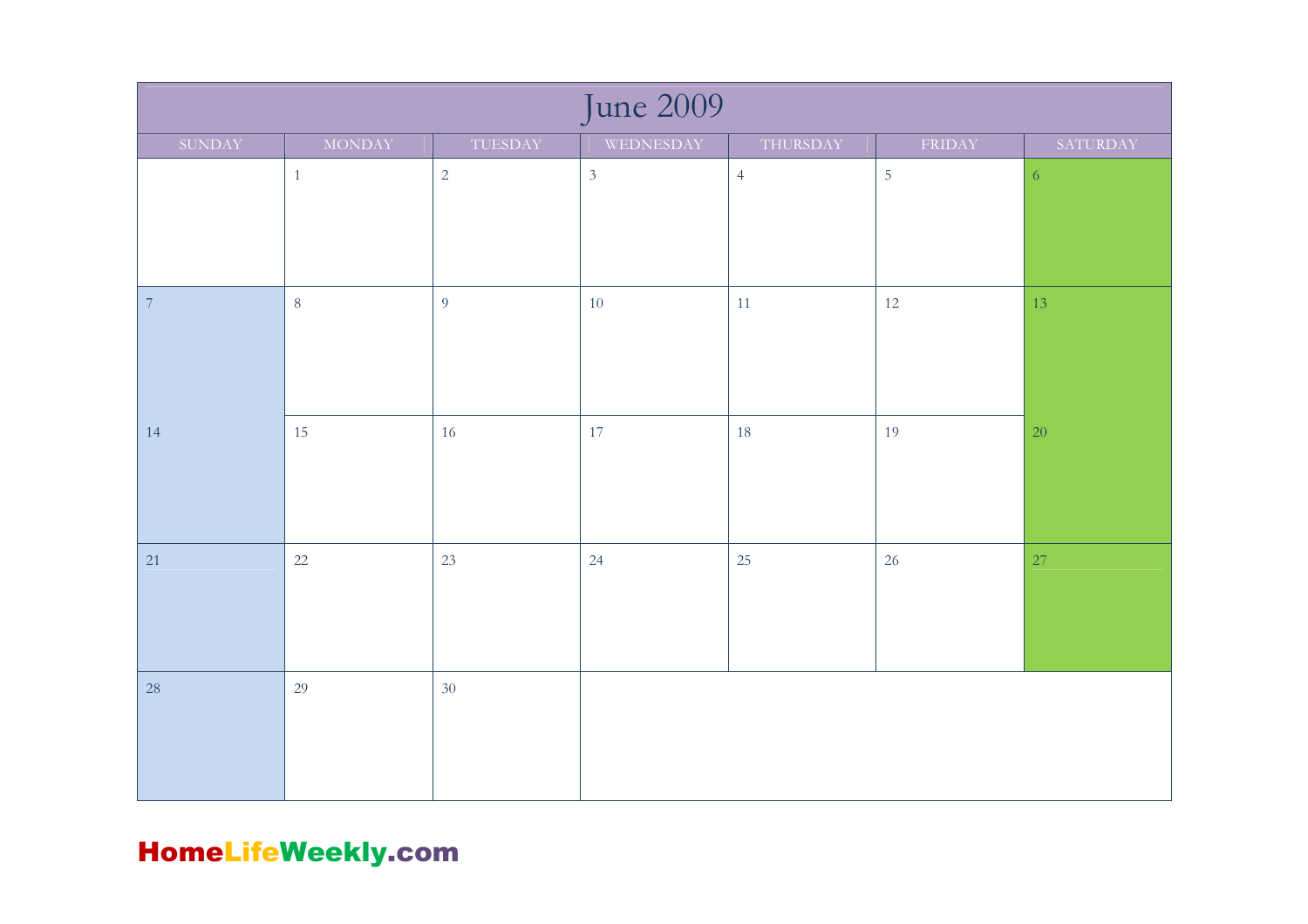| <b>July 2009</b> |                |                |           |            |                |                |  |  |
|------------------|----------------|----------------|-----------|------------|----------------|----------------|--|--|
| SUNDAY           | <b>MONDAY</b>  | TUESDAY        | WEDNESDAY | THURSDAY   | FRIDAY         | SATURDAY       |  |  |
|                  |                |                | $1\,$     | $\sqrt{2}$ | $\mathfrak{Z}$ | $\overline{4}$ |  |  |
|                  |                |                |           |            |                |                |  |  |
|                  |                |                |           |            |                |                |  |  |
|                  |                |                |           |            |                |                |  |  |
| $\sqrt{5}$       | $\overline{6}$ | $\overline{7}$ | $\,8\,$   | 9          | 10             | $11\,$         |  |  |
|                  |                |                |           |            |                |                |  |  |
|                  |                |                |           |            |                |                |  |  |
|                  |                |                |           |            |                |                |  |  |
| 12               | 13             | 14             | 15        | 16         | 17             | 18             |  |  |
|                  |                |                |           |            |                |                |  |  |
|                  |                |                |           |            |                |                |  |  |
|                  |                |                |           |            |                |                |  |  |
| 19               | $20\,$         | 21             | 22        | 23         | 24             | 25             |  |  |
|                  |                |                |           |            |                |                |  |  |
|                  |                |                |           |            |                |                |  |  |
|                  |                |                |           |            |                |                |  |  |
| 26               | 27             | 28             | 29        | 30         | 31             |                |  |  |
|                  |                |                |           |            |                |                |  |  |
|                  |                |                |           |            |                |                |  |  |
|                  |                |                |           |            |                |                |  |  |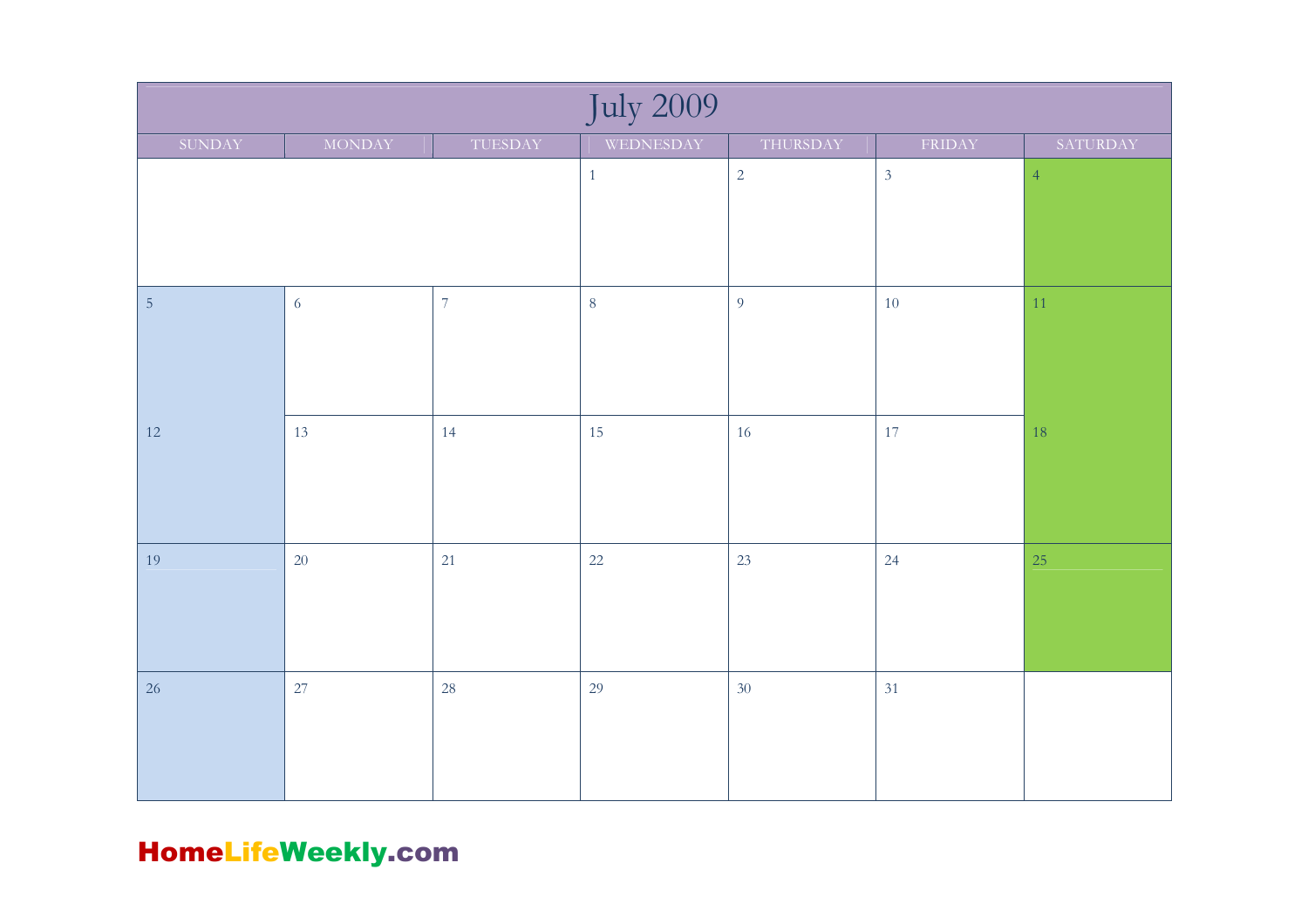| August 2009    |                |                |            |            |                  |          |  |  |
|----------------|----------------|----------------|------------|------------|------------------|----------|--|--|
| SUNDAY         | <b>MONDAY</b>  | TUESDAY        | WEDNESDAY  | THURSDAY   | FRIDAY           | SATURDAY |  |  |
|                |                |                |            |            |                  |          |  |  |
| $\sqrt{2}$     | $\overline{3}$ | $\overline{4}$ | $\sqrt{5}$ | $\sqrt{6}$ | $\boldsymbol{7}$ | $\,8\,$  |  |  |
| $\overline{9}$ | 10             | 11             | 12         | 13         | 14               | 15       |  |  |
| 16             | 17             | 18             | 19         | $20\,$     | 21               | 22       |  |  |
| 23             | 24             | 25             | 26         | 27         | 28               | 29       |  |  |
| $30\,$         | 31             |                |            |            |                  |          |  |  |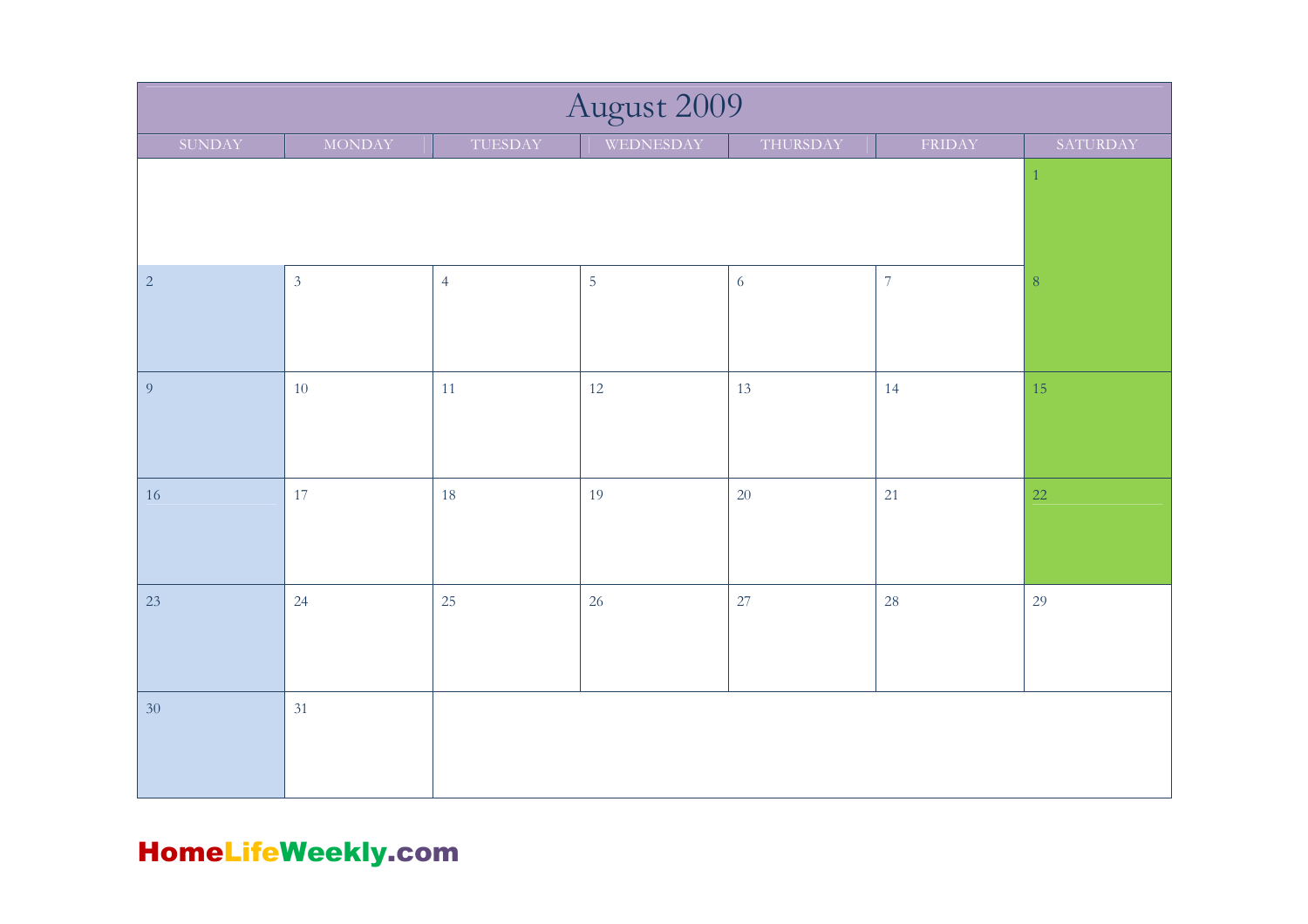| September 2009 |                |              |            |                |                |                |  |  |
|----------------|----------------|--------------|------------|----------------|----------------|----------------|--|--|
| SUNDAY         | <b>MONDAY</b>  | TUESDAY      | WEDNESDAY  | THURSDAY       | FRIDAY         | SATURDAY       |  |  |
|                |                | $\mathbf{1}$ | $\sqrt{2}$ | $\mathfrak{Z}$ | $\overline{4}$ | $\overline{5}$ |  |  |
| $\sqrt{6}$     | $\overline{7}$ | $\, 8$       | 9          | 10             | 11             | $12\,$         |  |  |
| 13             | 14             | 15           | 16         | 17             | 18             | 19             |  |  |
| 20             | 21             | 22           | 23         | 24             | 25             | 26             |  |  |
| 27             | 28             | 29           | 30         |                |                |                |  |  |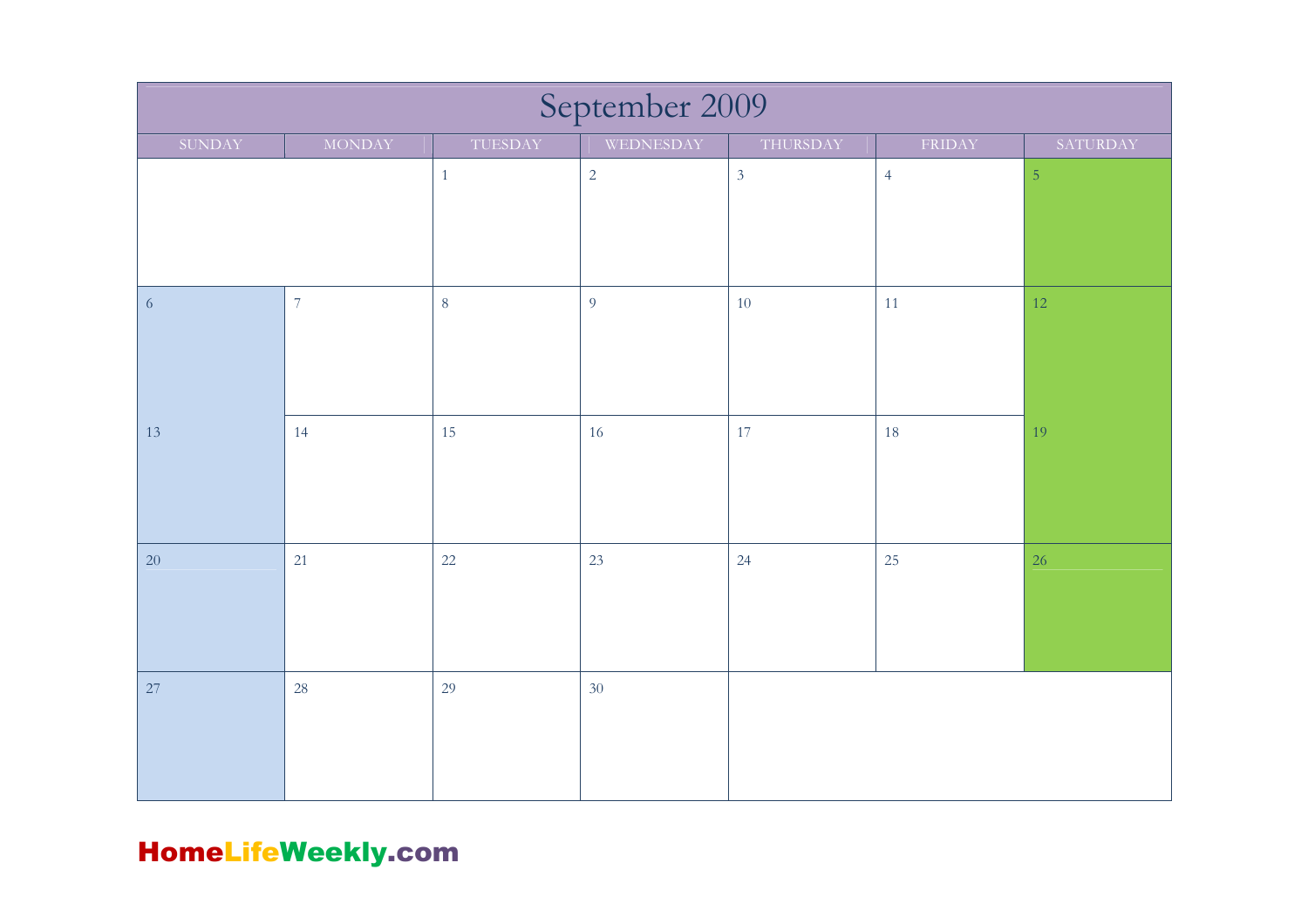| October 2009   |                |         |                  |            |                |          |  |  |
|----------------|----------------|---------|------------------|------------|----------------|----------|--|--|
| SUNDAY         | MONDAY         | TUESDAY | WEDNESDAY        | THURSDAY   | FRIDAY         | SATURDAY |  |  |
|                |                |         | $1\,$            | $\sqrt{2}$ | $\overline{3}$ |          |  |  |
| $\overline{4}$ | $\overline{5}$ | 6       | $\boldsymbol{7}$ | $\,8\,$    | $\overline{9}$ | $10\,$   |  |  |
| 11             | 12             | 13      | 14               | 15         | 16             | $17\,$   |  |  |
| 18             | 19             | 20      | 21               | 22         | 23             | 24       |  |  |
| 25             | 26             | 27      | $28\,$           | 29         | 30             | 31       |  |  |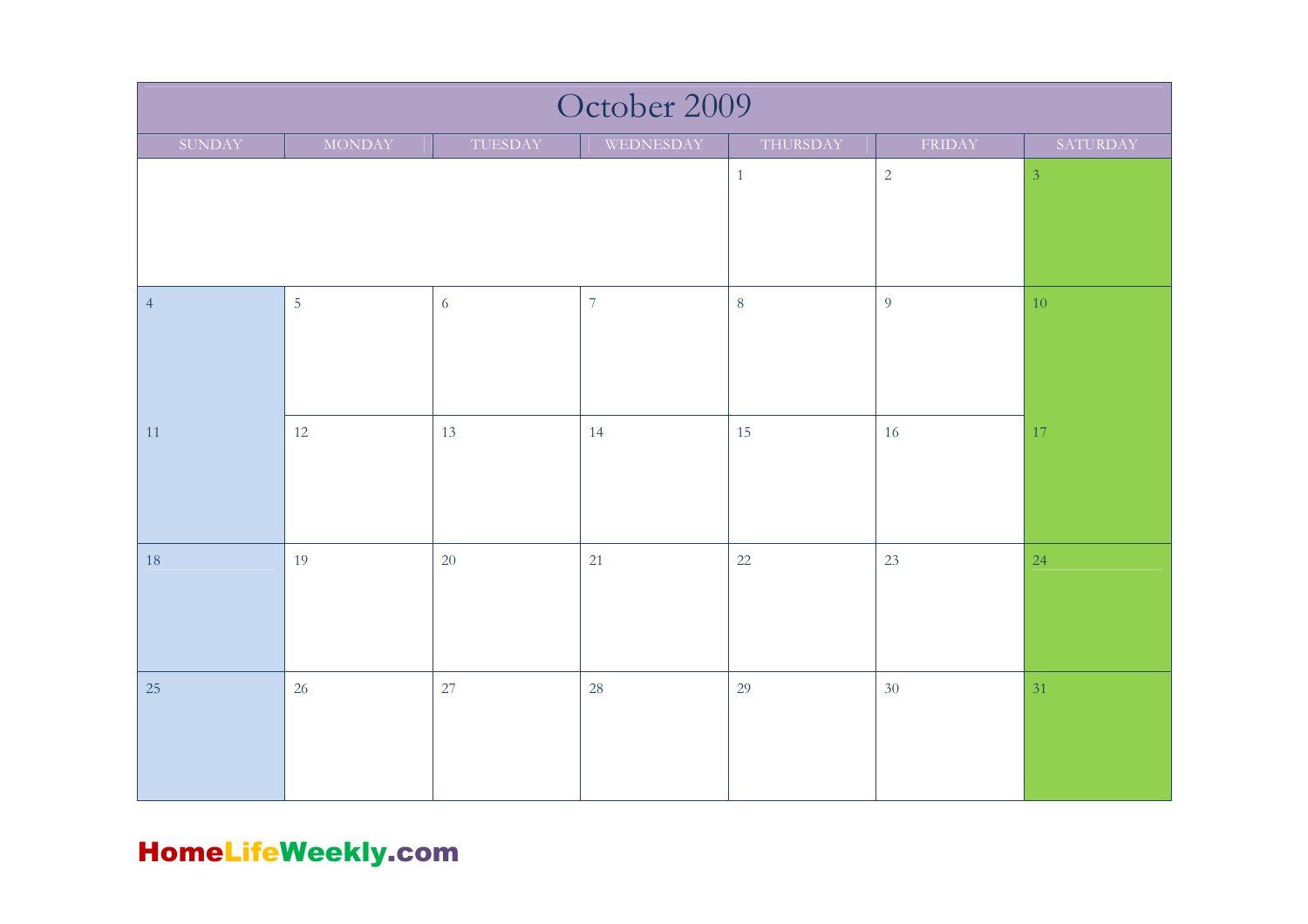| November 2009 |                |                |                |            |            |                  |  |  |
|---------------|----------------|----------------|----------------|------------|------------|------------------|--|--|
| SUNDAY        | <b>MONDAY</b>  | TUESDAY        | WEDNESDAY      | THURSDAY   | FRIDAY     | SATURDAY         |  |  |
| $\,1\,$       | $\sqrt{2}$     | $\mathfrak{Z}$ | $\overline{4}$ | $\sqrt{5}$ | $\sqrt{6}$ | $\boldsymbol{7}$ |  |  |
| $\, 8$        | $\overline{9}$ | 10             | 11             | 12         | 13         | 14               |  |  |
| 15            | 16             | 17             | 18             | 19         | 20         | 21               |  |  |
| 22            | 23             | 24             | 25             | 26         | 27         | 28               |  |  |
| 29            | 30             |                |                |            |            |                  |  |  |